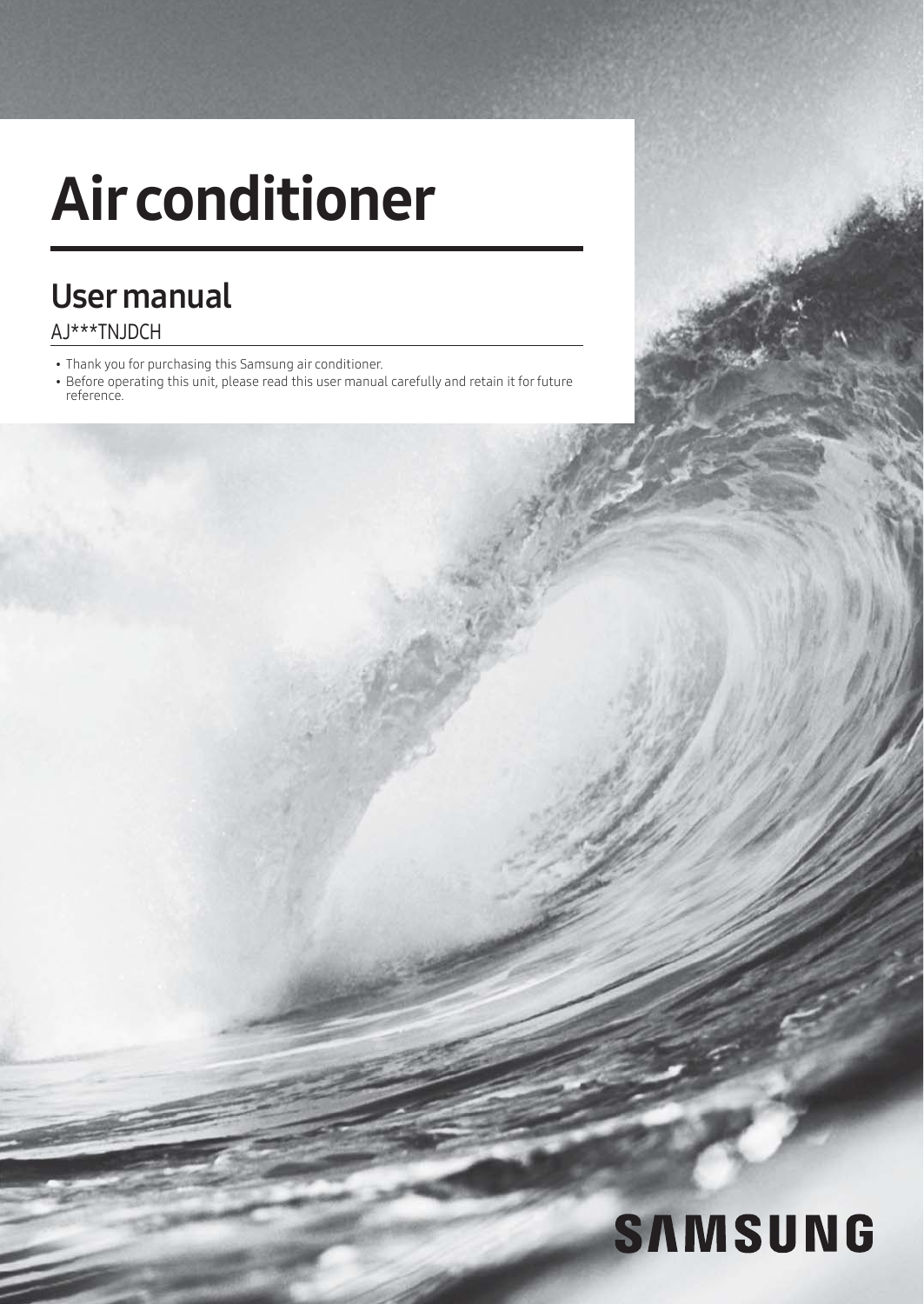# **Contents**

| <b>Safety Information</b>       |    |
|---------------------------------|----|
| Safety Information              | 3  |
| At a Glance                     | 10 |
| Indoor Unit Overview            | 10 |
| <b>Cleaning and Maintenance</b> | 11 |
| Cleaning the Air Conditioner    | 11 |
| Maintaining the Air Conditioner |    |
| Appendix                        | 16 |
| Troubleshooting                 | 16 |
| <b>Operation Features</b>       | 20 |

ENERGY STAR qualified model only

- Proper sizing and installation of equipment is critical to achieve optimal performance. Split system air conditioners and heat pumps (excluding ductless systems) must be matched with appropriate coil components to meet ENERGY STAR criteria. Ask your contractor for details or visit www.energystar.gov.

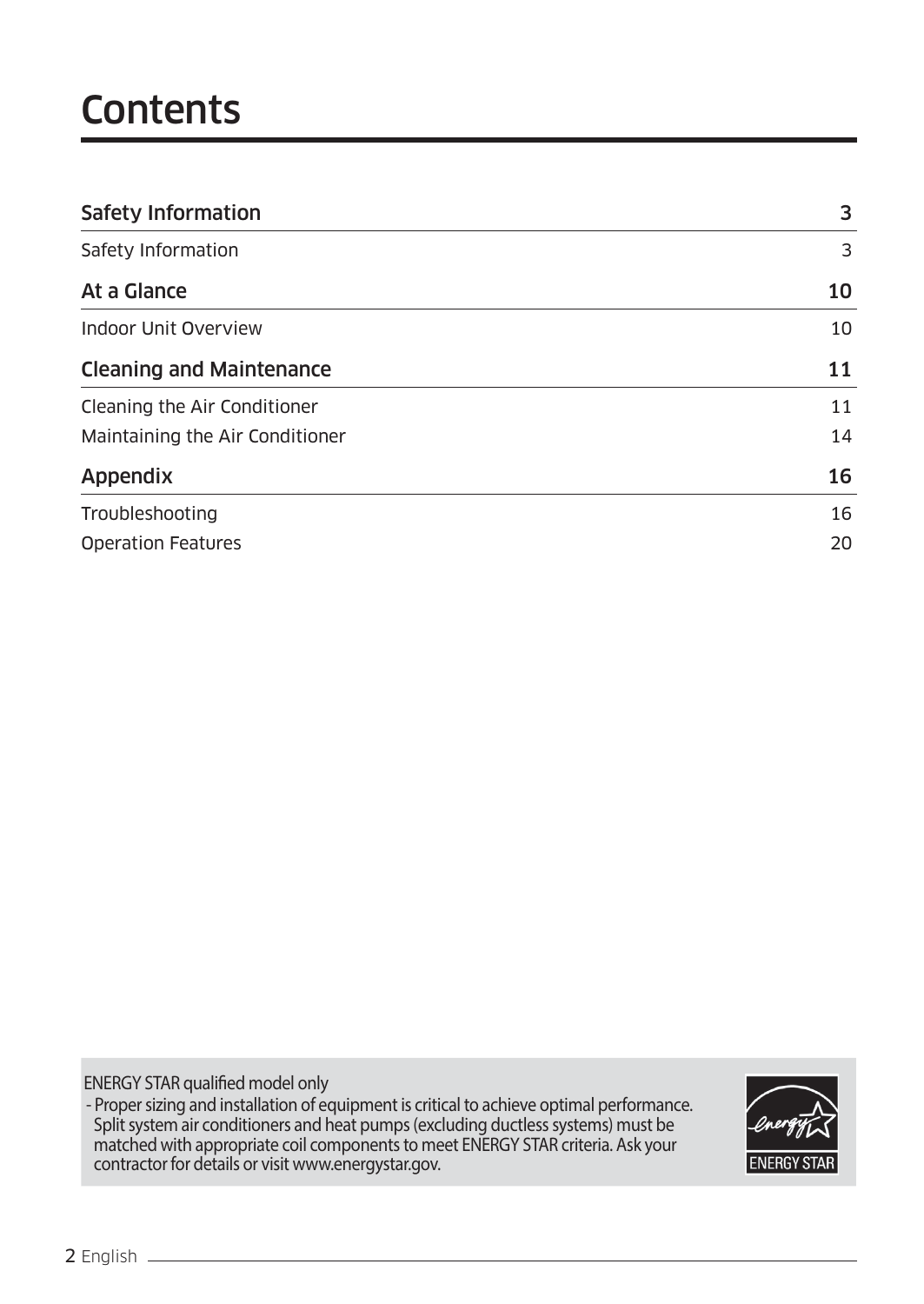### California Proposition 65 Warning (US)

# WARNING

#### Cancer and Reproductive Harm - www.P65Warnings.ca.gov.

Before using your new air conditioner, please read this manual thoroughly to ensure that you know how to safely and efficiently operate the extensive features and functions of your new appliance. Because the following operating instructions cover various models, the characteristics of your air conditioner may differ slightly from those described in this manual. If you have any questions, call your nearest contact centre or find help and information online at www.samsung.com.

# WARNING

Hazards or unsafe practices that may result in severe personal injury or death.

# $\triangle$  CAUTION

Hazards or unsafe practices that may result in minor personal injury or property damage.

- **O** Follow directions.
- $\bigcirc$  Do NOT attempt.
- $\bigoplus$  Make sure the machine is grounded to prevent electric shock.
- Cut-off the power supply.
- **N** Do NOT disassemble.

# FOR INSTALLATION

### WARNING

- Use the power line with the power specifications of the product or higher and use the power line for this appliance only. In addition, do not use an extension line.
	- Extending the power line may result in electric shock or fire.
	- Do not use an electric transformer. This may result in electric shock or fire.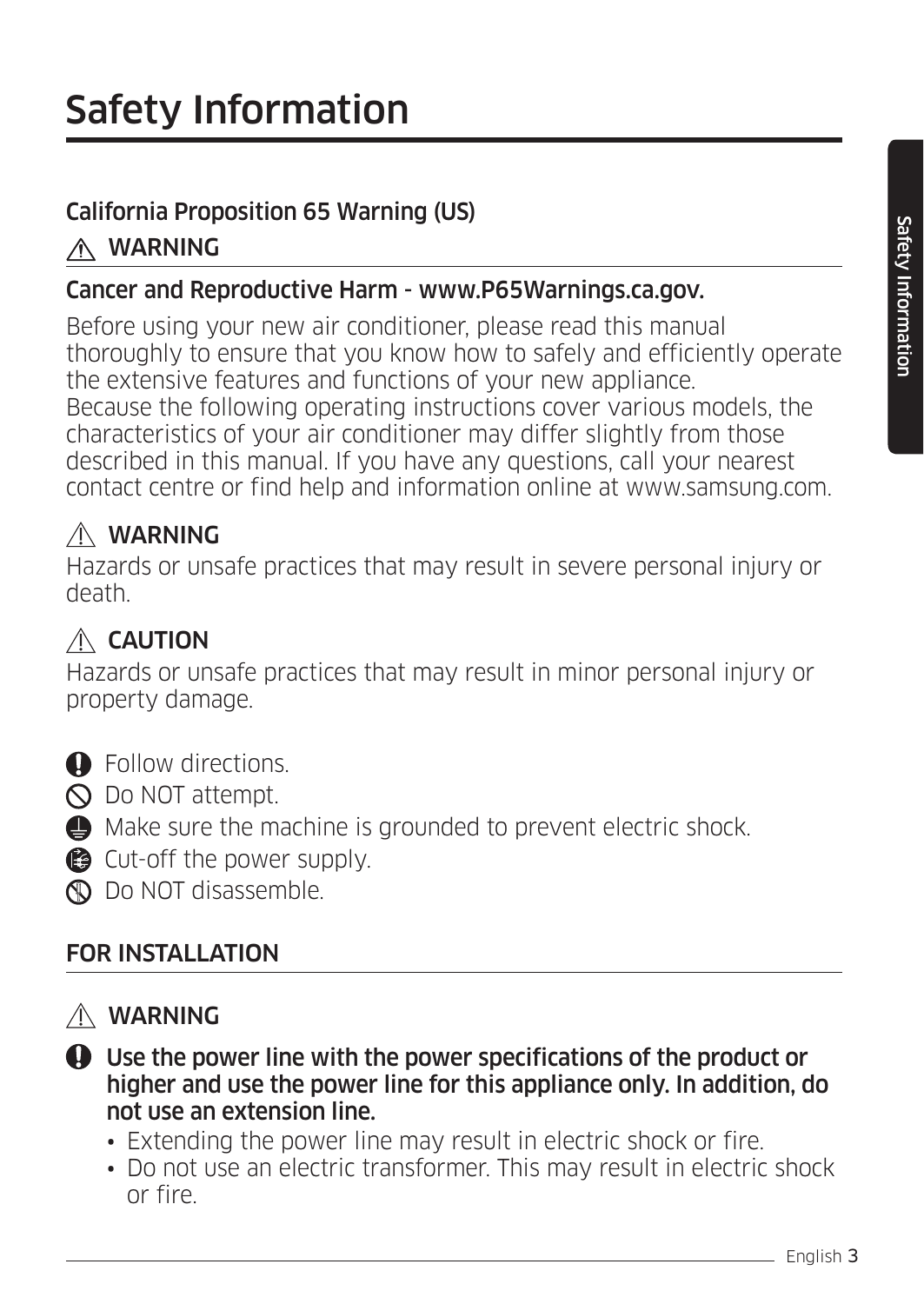- If the voltage/frequency/rated current condition is different, it may cause fire.
- The installation of this appliance must be performed by a qualified technician or service company.
	- Failing to do so may result in electric shock, fire, explosion, problems with the product, or injury.

#### Install a switch and circuit breaker dedicated to the air conditioner.

• Failing to do so may result in electric shock or fire.

#### Fix the outdoor unit firmly so that the electric part of the outdoor unit is not exposed.

- Failing to do so may result in electric shock or fire.
- $\heartsuit$  Do not install this appliance near a heater, inflammable material. Do not install this appliance in a humid, oily or dusty location, in a location exposed to direct sunlight and water (rain drops). Do not install this appliance in a location where gas may leak.
	- This may result in electric shock or fire.

#### Never install the outdoor unit in a location such as on a high external wall where it could fall.

• If the outdoor unit falls, it may result in injury, death or property damage.

#### $\bigoplus$  This appliance must be properly grounded. Do not ground the appliance to a gas pipe, plastic water pipe, or telephone line.

- Failure to do so may result in electric shock, fire, an explosion, or other problems with the product.
- Make sure to use a socket-outlet with ground and make sure that it is in accordance with local and national codes.

# $\triangle$  CAUTION



#### $\bf Q$  Install your appliance on a level and hard floor that can support its weight.

• Failing to do so may result in abnormal vibrations, noise, or problems with the product.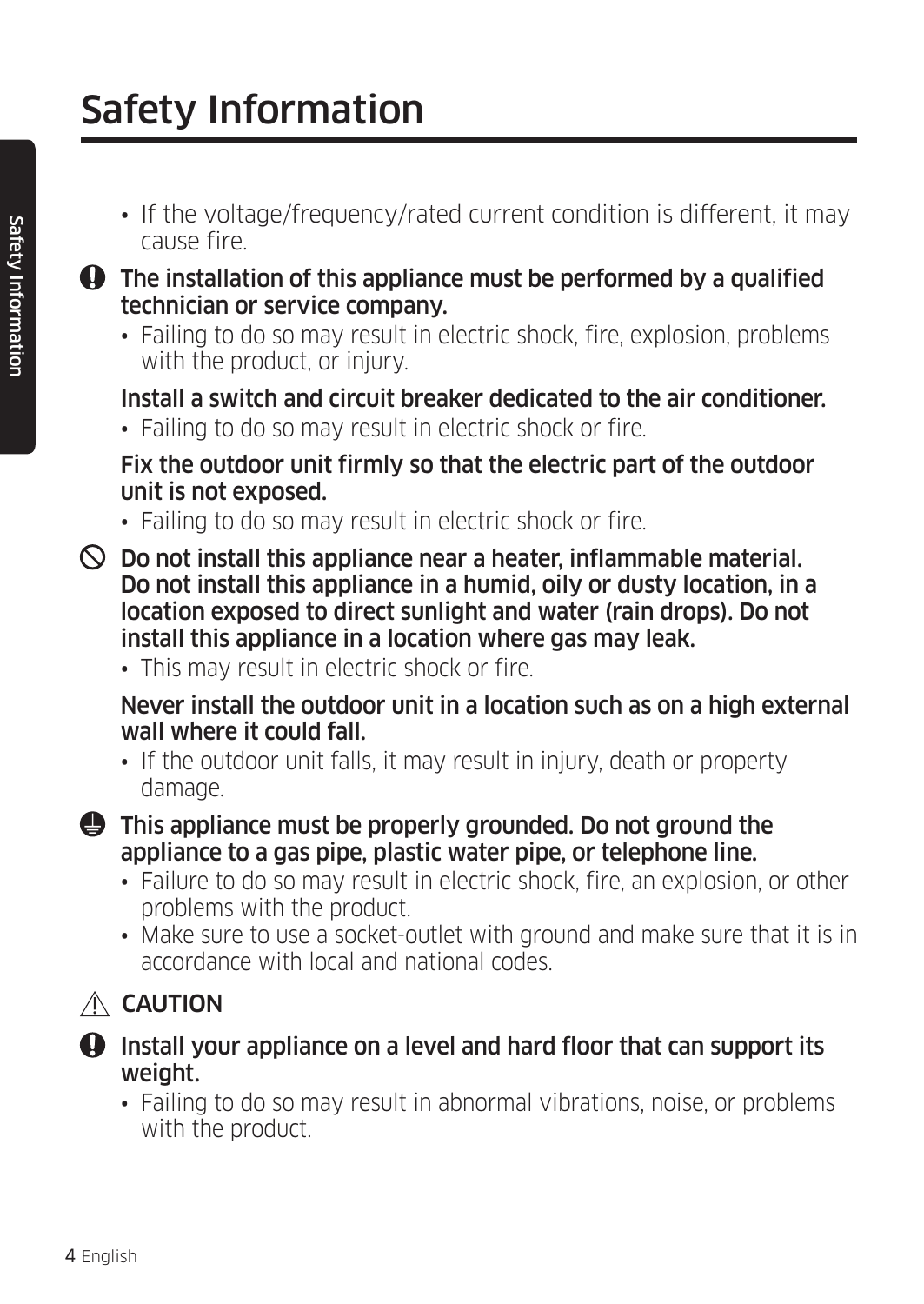#### Install the drain hose properly so that water is drained correctly.

• Failing to do so may result in water overflowing and property damage. Avoid adding drain to waste pipes as odours may arise in the future.

#### When installing the outdoor unit, make sure to connect the drain hose so that draining is performed correctly.

• The water generated during the heating operation in the outdoor unit may overflow and result in property damage. In particular, in winter, if a block of ice falls, it may result in injury, death or property damage.

#### FOR POWER SUPPLY

- WARNING
- When the circuit breaker is damaged, contact your nearest service centre.
- $\heartsuit$  Do not pull or excessively bend the power line. Do not twist or tie the power line. Do not hook the power line over a metal object, place a heavy object on the power line, insert the power line between objects, or push the power line into the space behind the appliance.
	- This may result in electric shock or fire.
- $A$  CAUTION
- When not using the air conditioner for a long period of time or during a thunder/lightning storm, cut the power at the circuit breaker.
	- Failing to do so may result in electric shock or fire.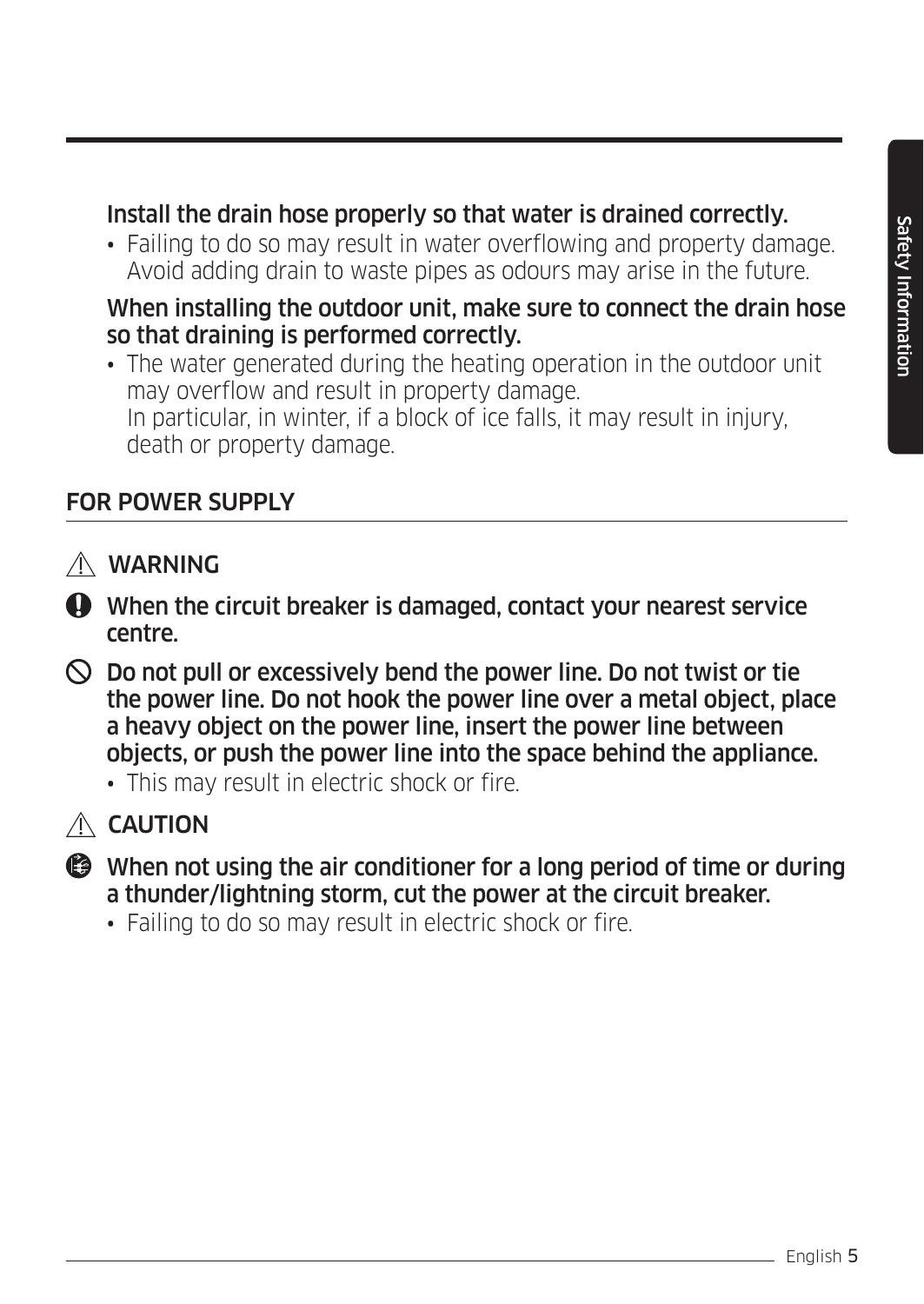### FOR USING

#### WARNING

- **O** If the appliance is flooded, please contact your nearest service centre.
	- Failing to do so may result in electric shock or fire.

 If the appliance generates a strange noise, a burning smell or smoke, cut-off the power supply immediately and contact the nearest service center.

• Failing to do so may result in electric shock or fire.

#### In the event of a gas leak (such as propane gas, LP gas, etc.), ventilate immediately without touching the power line. Do not touch the appliance or power line.

- Do not use a ventilating fan.
- A spark may result in an explosion or fire.

#### To reinstall the air conditioner, please contact your nearest service centre.

- Failing to do so may result in problems with the product, water leakage, electric shock, or fire.
- A delivery service for the product is not provided. If you reinstall the product in another location, additional construction expenses and an installation fee will be charged.
- Especially, when you wish to install the product in an unusual location such as in an industrial area or near the seaside where it is exposed to salt in the air, please contact your nearest service centre.

### $\heartsuit$  Do not touch the circuit breaker with wet hands.

• This may result in electric shock.

#### Do not turn the air conditioner off with the circuit breaker while it is operating.

• Turning the air conditioner off and then on again with the circuit breaker may cause a spark and result in electric shock or fire.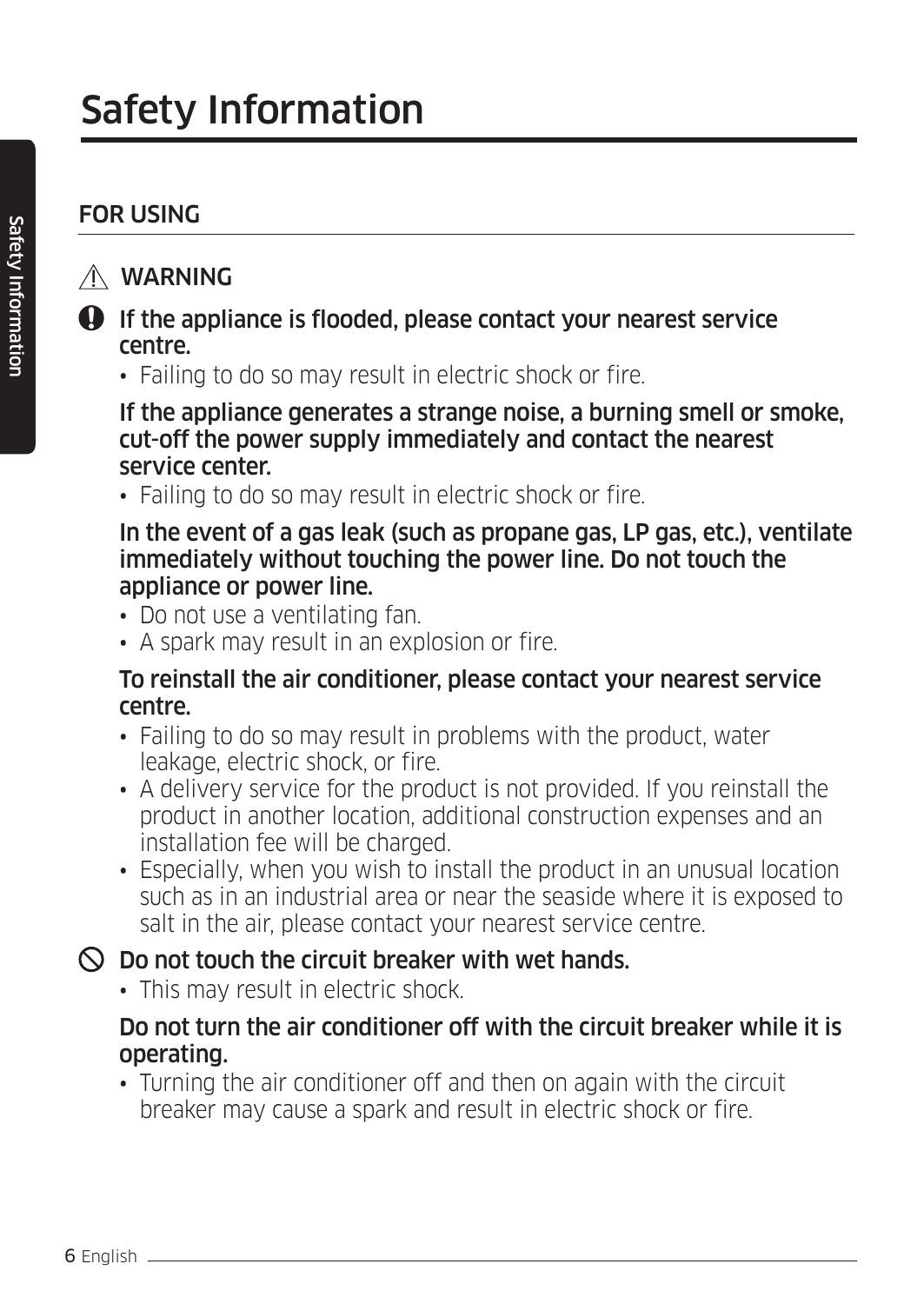$\heartsuit$  After unpacking the air conditioner, keep all packaging materials well out of the reach of children, as packaging materials can be dangerous to children.

• If a child places a bag over its head, it may result in suffocation.

#### Do not touch the front panel with your hands or fingers during the heating operation.

• This may result in electric shock or burns.

#### Do not insert your fingers or foreign substances into the outlet when the air conditioner is operating or the front panel is closing.

• Take special care that children do not injure themselves by inserting their fingers into the product.

#### Do not insert your fingers or foreign substances into the air inlet/ outlet of the air conditioner.

• Take special care that children do not injure themselves by inserting their fingers into the product.

### Do not strike or pull the air conditioner with excessive force.

• This may result in fire, injury, or problems with the product.

#### Do not place an object near the outdoor unit that allows children to climb onto the machine.

• This may result in children seriously injuring themselves.

#### Do not use this air conditioner for long periods of time in badly ventilated locations or near infirm people.

- Since this may be dangerous due to a lack of oxygen, open a window at least once an hour.
- If any foreign substance such as water has entered the appliance, cutoff the power supply and contact the nearest service center.
	- Failing to do so may result in electric shock or fire.
- $\circledR$  Do not attempt to repair, disassemble, or modify the appliance yourself.
	- Do not use any fuse (such as copper, steel wire, etc.)other than the standard fuse.
	- Failing to do so may result in electric shock, fire, problems with the product, or injury.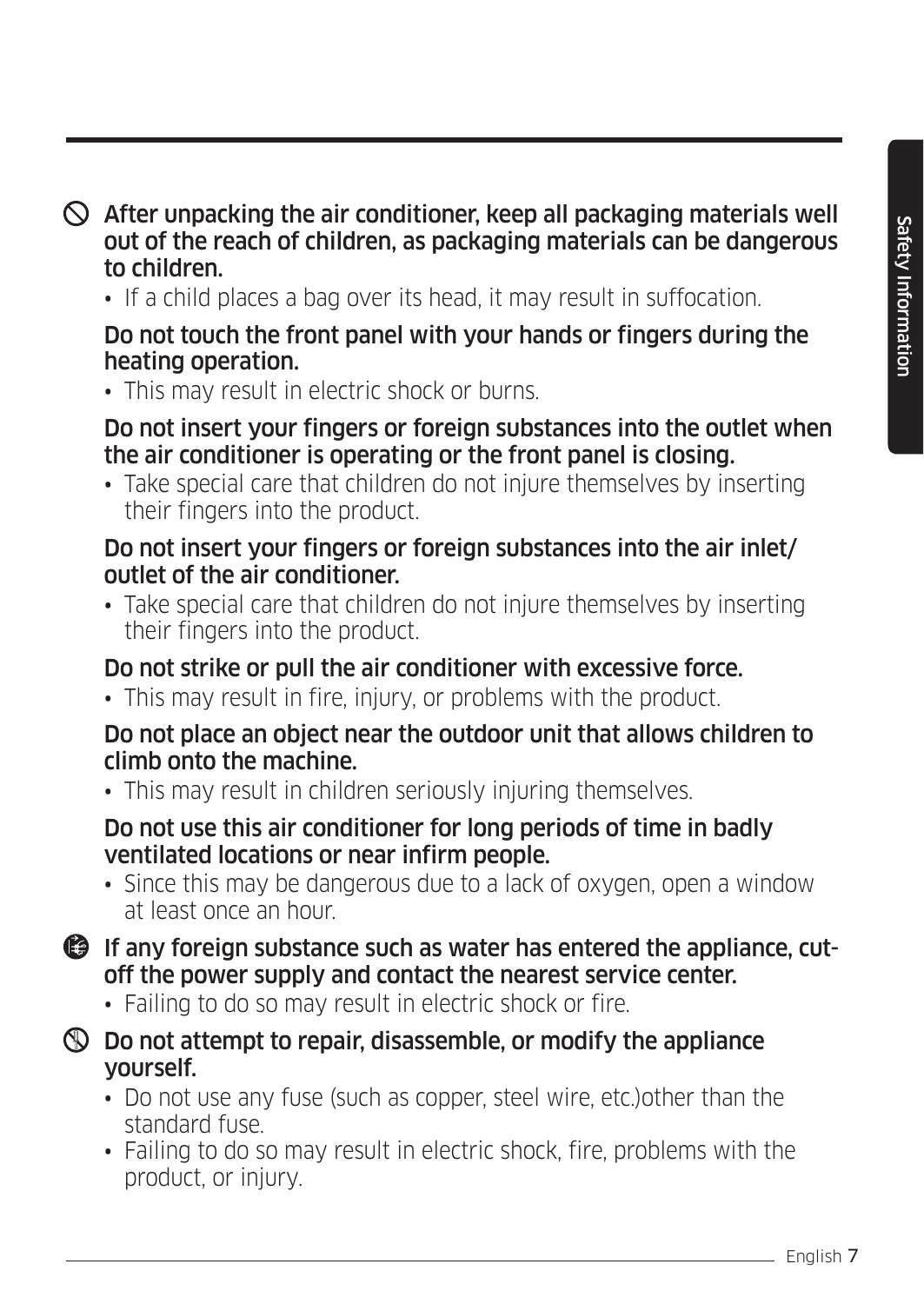# $\land$  CAUTION

- $\bigoplus$  Do not place objects or devices under the indoor unit.
	- Water dripping from the indoor unit may result in fire or property damage.

#### Check that the installation frame of the outdoor unit is not broken at least once a year.

- Failing to do so may result in injury, death or property damage.
- $\heartsuit$  Do not stand on top of the appliance or place objects (such as laundry, lighted candles, lighted cigarettes, dishes, chemicals, metal objects, etc.) on the appliance.
	- This may result in electric shock, fire, problems with the product, or injury.

#### Do not operate the appliance with wet hands.

• This may result in electric shock.

#### Do not spray volatile material such as insecticide onto the surface of the appliance.

• As well as being harmful to humans, it may also result in electric shock, fire or problems with the product.

#### Do not drink the water from the air conditioner.

• The water may be harmful to humans.

#### Do not apply a strong impact to the remote controller and do not disassemble the remote controller.

### Do not touch the pipes connected with the product.

• This may result in burns or injury.

 Do not use this air conditioner to preserve precision equipment, food, animals, plants or cosmetics, or for any other unusual purposes.

• This may result in property damage.

#### Avoid directly exposing humans, animals or plants to the air flow from the air conditioner for long periods of time.

• This may result in harm to humans, animals or plants.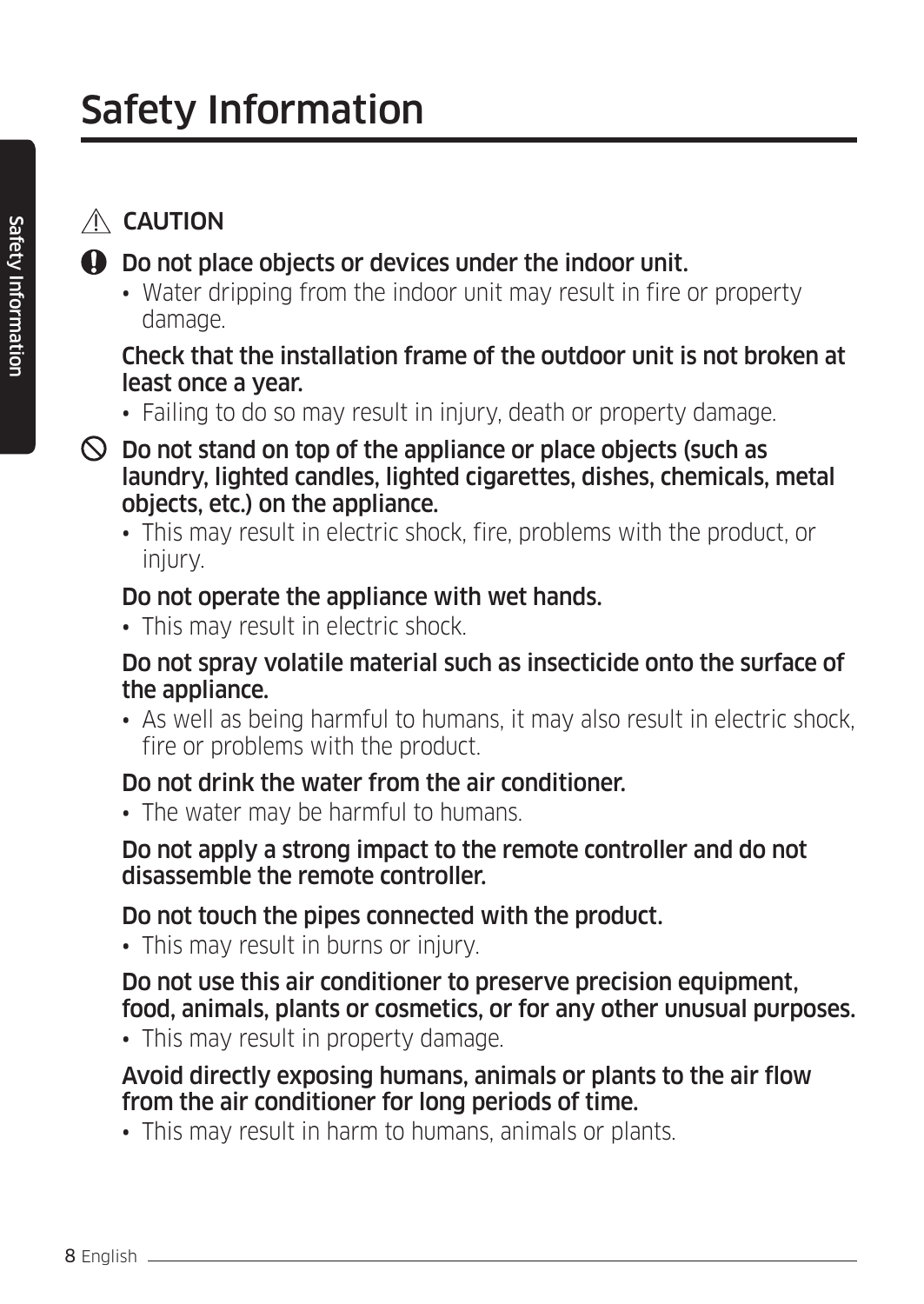#### FOR CLEANING

#### WARNING

- $\heartsuit$  Do not clean the appliance by spraying water directly onto it. Do not use benzene, thinner, alcohol or acetone to clean the appliance.
	- This may result in discoloration, deformation, damage, electric shock or fire.

 Before cleaning or performing maintenance, cut-off the power supply and wait until the fan stops.

• Failing to do so may result in electric shock or fire.

### $\triangle$  CAUTION

- $\bigoplus$  Take care when cleaning the surface of the heat exchanger of the outdoor unit since it has sharp edges.
	- To avoid cutting your fingers, wear thick cotton gloves when cleaning it.
	- This should be done by a qualified technician please contact your installer or service centre.

#### $\heartsuit$  Do not clean the inside of the air conditioner by yourself.

- For cleaning inside the appliance, contact your nearest service centre.
- When cleaning the internal filter, refer to the descriptions in the 'Cleaning and Maintaining' section.
- Failure to do may result in damage, electric shock or fire.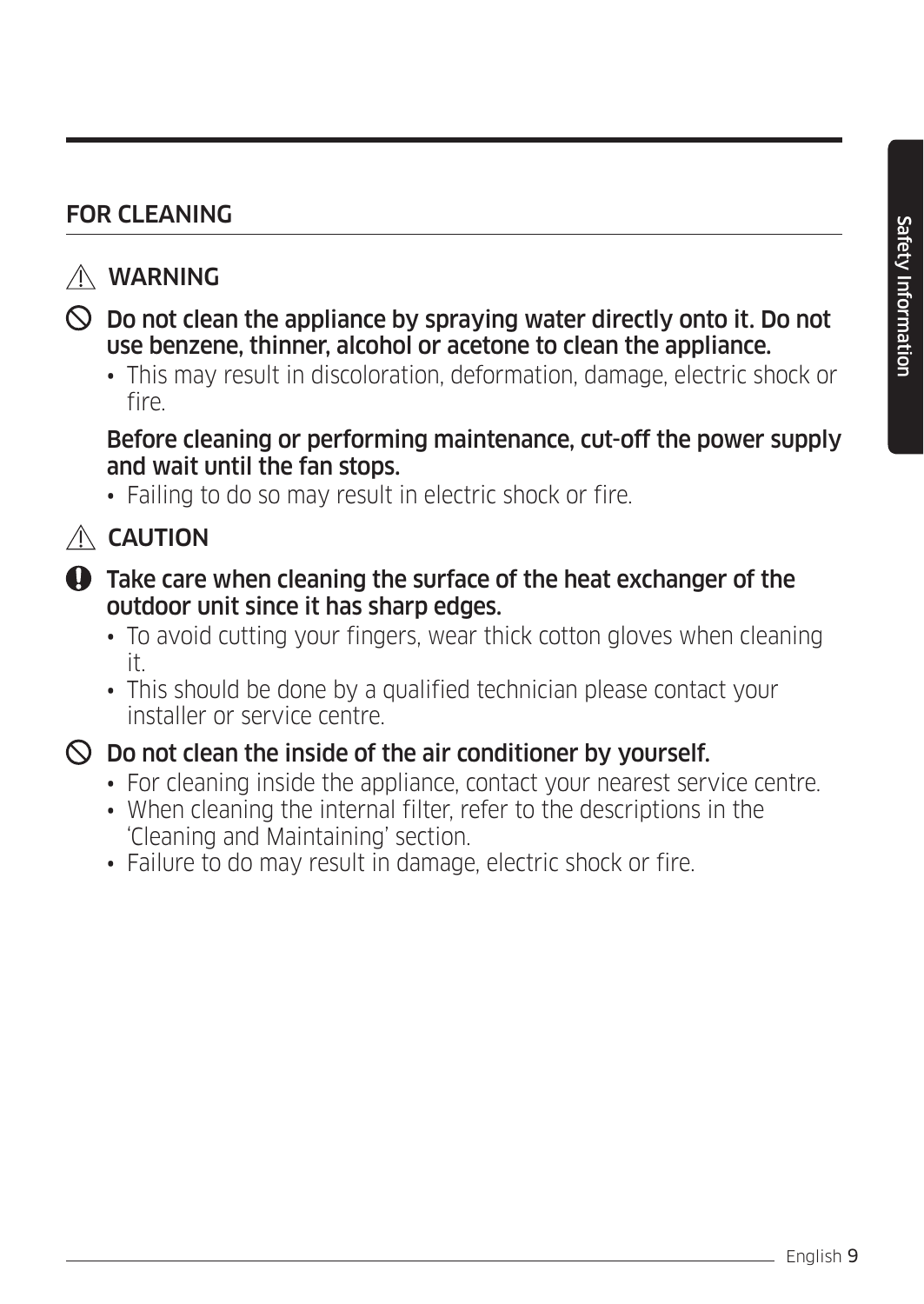# Indoor Unit Overview

#### Main parts



#### **Display**

Mode indicator and Control button

| $\int_{0}^{0}$<br>ັດລັ | $\sim$         | Æ | v<br>*∧ | lm. |   |        |  |
|------------------------|----------------|---|---------|-----|---|--------|--|
|                        |                |   |         |     |   |        |  |
|                        |                |   |         |     |   |        |  |
|                        | $\overline{2}$ | 3 | 4       | 5   | 6 | $\sim$ |  |

| $(1)$ IONIZER INDICATOR           | $\frac{6}{6}$       | lonizer icon will light up when lonizer is operating.                              |  |
|-----------------------------------|---------------------|------------------------------------------------------------------------------------|--|
| 2 FAN MODE INDICATOR              | 紧                   | This icon will light up when the unit is operating in Fan mode.                    |  |
| $\left( 3\right)$ TIMER INDICATOR | $\ddot{F}$          | Timer icon will light up when On/Off Timer function is set.                        |  |
| $(4)$ DEICE INDICATOR             | $\sqrt[*]{}$        | This icon will light up when the unit starts to de-ice.                            |  |
| <b>POWER BUTTON</b><br>-5         | [h <sub>g</sub> ]   | Turn On/Off the air conditioner. The air conditioner will operate<br>in Auto mode. |  |
| $(6)$ POWER INDICATOR             | $\mathcal{L}^{(1)}$ | Power icon will light up when the unit is in operation.                            |  |
| <b>REMOTE CONTROL SENSOR</b>      |                     | Aim the remote control toward this spot on the air conditioner.                    |  |

#### **B** NOTE

- Your air conditioner and display may look slightly different from the illustration shown above depending on your model.
- Each time you press the button, a short beep will sound and the unit is properly operating.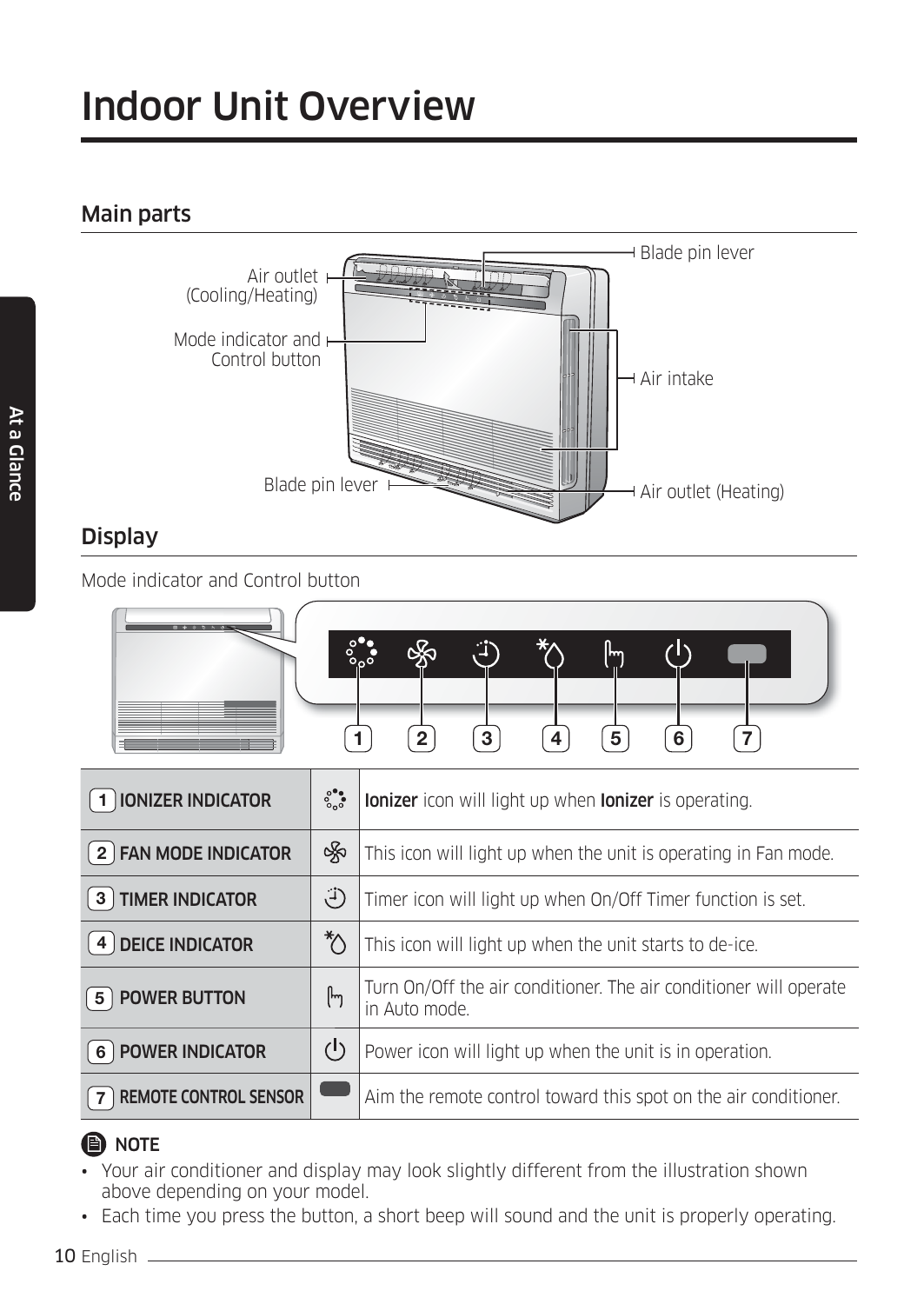#### Cleaning the indoor unit exterior

Wipe the surface of the unit with a slightly wet or dry cloth when needed. Wipe off dirt from odd-shaped areas by using a soft brush.

# $\triangle$  CAUTION

- Do not use alkaline detergent, sulphuric acid, hydrochloric acid, or organic solvents (such as thinner, kerosene, and acetone) to clean the surfaces.
- Do not put any stickers on it as this can damage the surface of the indoor unit.



#### Cleaning the air filter

When cleaning the filter, make sure to unplug the power from the unit. No special tools are required.

#### **Air filter**

The washable air filter captures large particles from the air. The filter can be cleaned with a vacuum or by hand washing. The filter indicator will turn on when the air filter should be cleaned. Depending on the environment, the filter may need to be cleaned more often.

1. Open the front panel.

Grab the top portion of the front panel and pull the front cover towards yourself. Unhook the safety string and lift up the front panel.



2. Grab the handle and slightly press the air filter down to bend the air filter. Pull the filter towards you and lift up to remove the filter.



3. Clean the air filter with a vacuum cleaner or soft brush. If dust is too heavy, rinse the filter with running water and dry in a ventilated area.

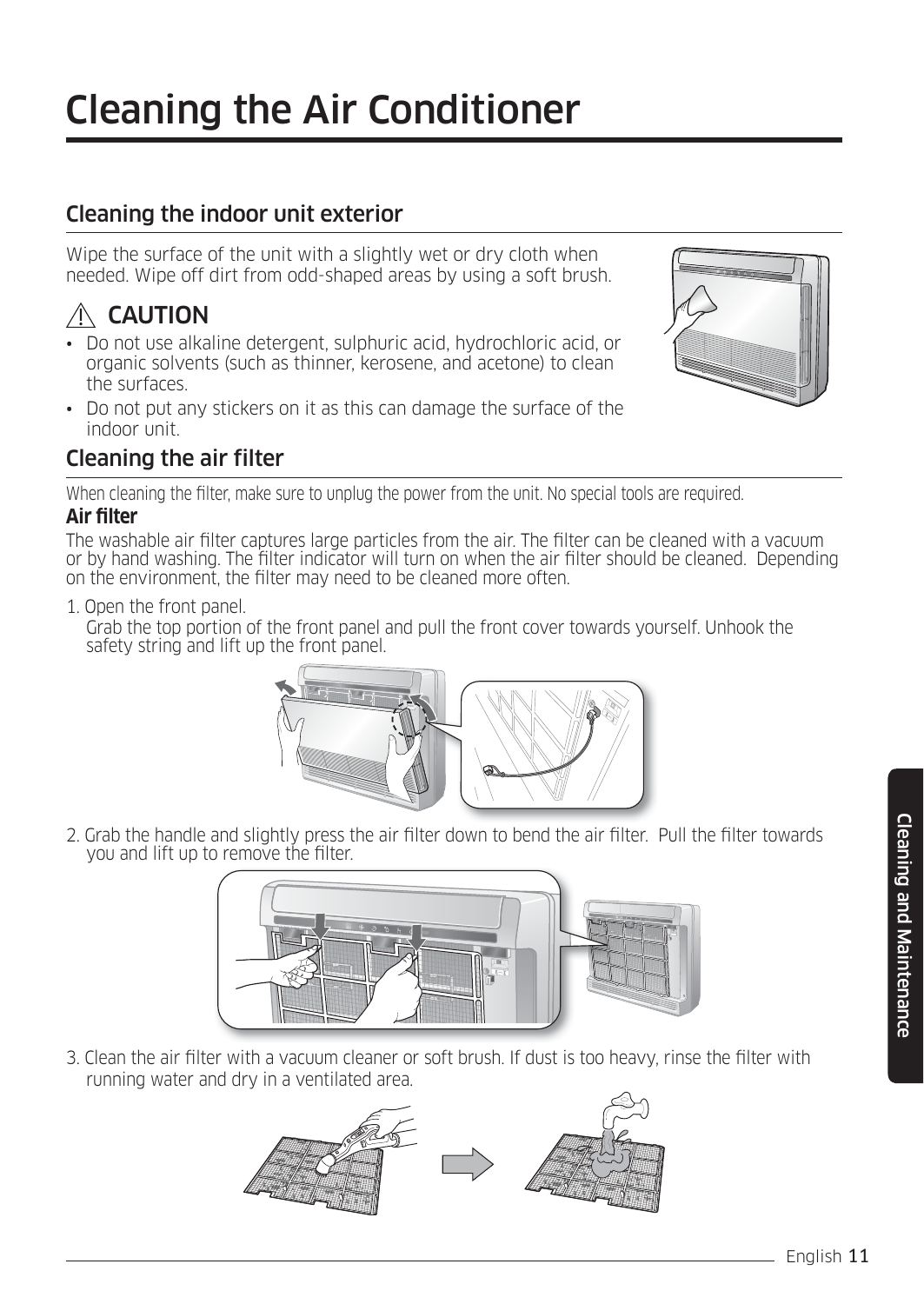# Cleaning the Air Conditioner

# **A** NOTE

- For the best conditions, repeat every two weeks.
- If the Air filter dries in a confined (or humid) area, odors may generate. If it occurs, re-clean and dry it in a well-ventilated area.
- 4. Insert the Air filter back in its original position.
- 5. Close the front panel.
- Grab the side of the front panel and place the bottom first, then push the panel.
- 6. Press the Filter Reset button on the remote control.

#### **Anti-allergy filter**

Washable Anti-allergy filter leads to reduction in allergens that thrive in polluted air. The filter is cleaned with a vacuum or by hand washing.

1. Open the front panel.

 Grab the top portion of the front panel and pull the front cover towards yourself. Unhook the safety string and lift up the front panel.



- 2. Grab the handle and slightly press the air filter down to bent the air filter. Then, pull the Air filter towards you and lift it up to remove the Air filter.
- 3. Pull and slide out the Anti-allergy filter.



4. Clean the Anti-allergy filter with a vacuum cleaner or soft brush. Then rinse it with running water and dry it in a ventilated area.

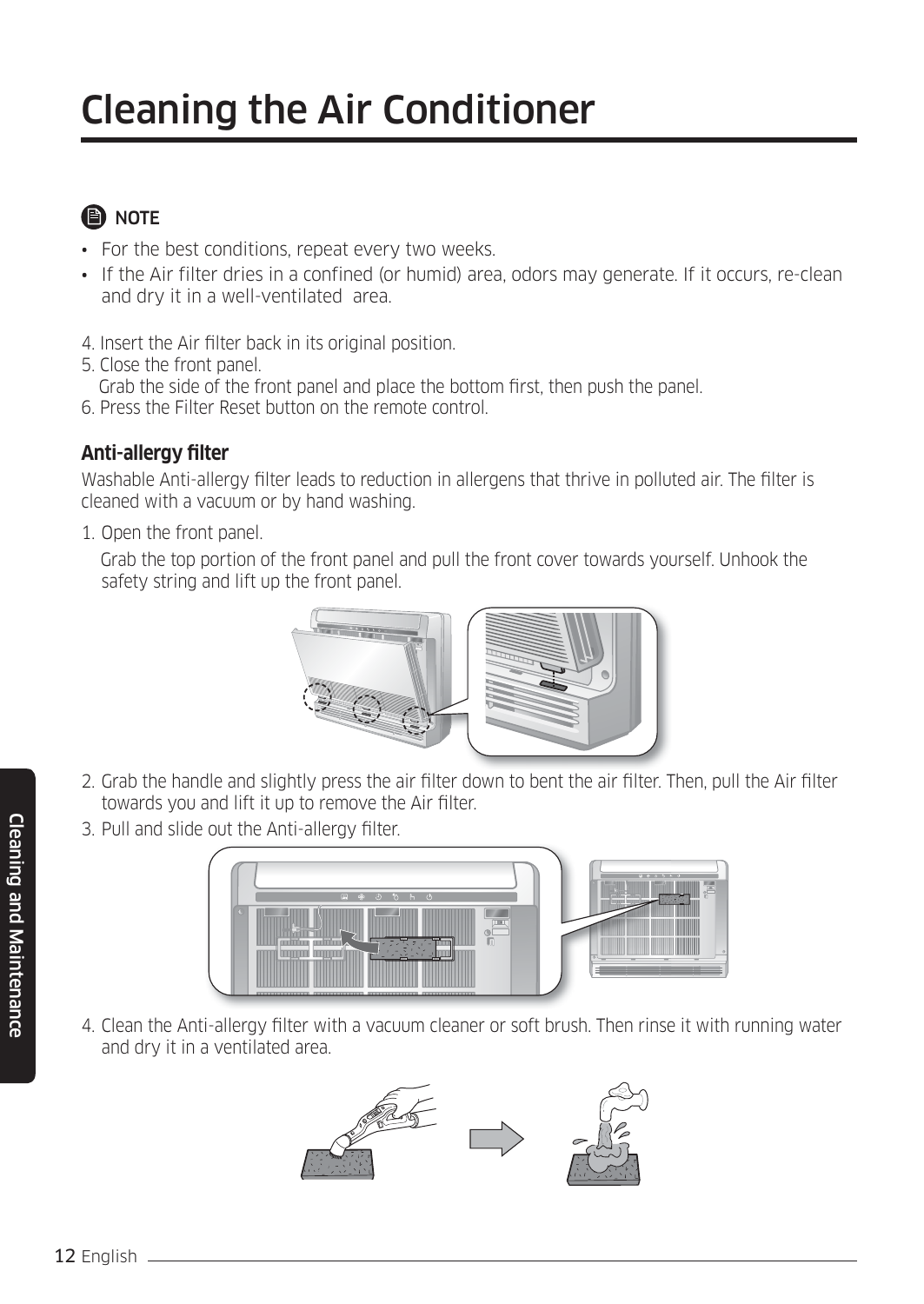Cleaning and Maintenance

Cleaning and Maintenance

- 5. Install the Anti-allergy filter back in position.
- 6. Close the front panel.
	- Grab the side of the front panel and place the bottom first, then push the panel.

# **B** NOTE

• Clean the Anti-allergy filter every 3 months. The cleaning term may differ on usage and environmental conditions.

### Replacing the air filter

Replacement filter may be purchased from the retail store or ordered from the dealer where you purchased the unit.

#### **Deodorizing filter**

The deodorizing filter absorbs cigarette smoke, pet odors and other unpleasant smells efficiently. Cleaning the deodorizing filter is simple, remove the old filter and install a new one.

1. Open the front panel.

Grab the top portion of the front panel and pull the front cover towards yourself. Unhook the safety string and lift up the front panel.

- 2. Grab the handle and slightly press the air filter down to bewnt the air filter. Then, pull the Air filter towards you and lift it up to remove the Air filter.
- 3. Pull and slide out the Deodorizing filter.





- 4. Install the new Deodorizing filter back in position.
- 5. Close the front panel.

Grab the side of the front panel and place the bottom first, then push the panel.

### **B** NOTE

- The replacement timing of the Deodorizing filter differs depending on usage and environmental conditions.
- Even if Deodorizing and Anti-allergy filters are installed in an inverted position it will not significantly affect its filtration system.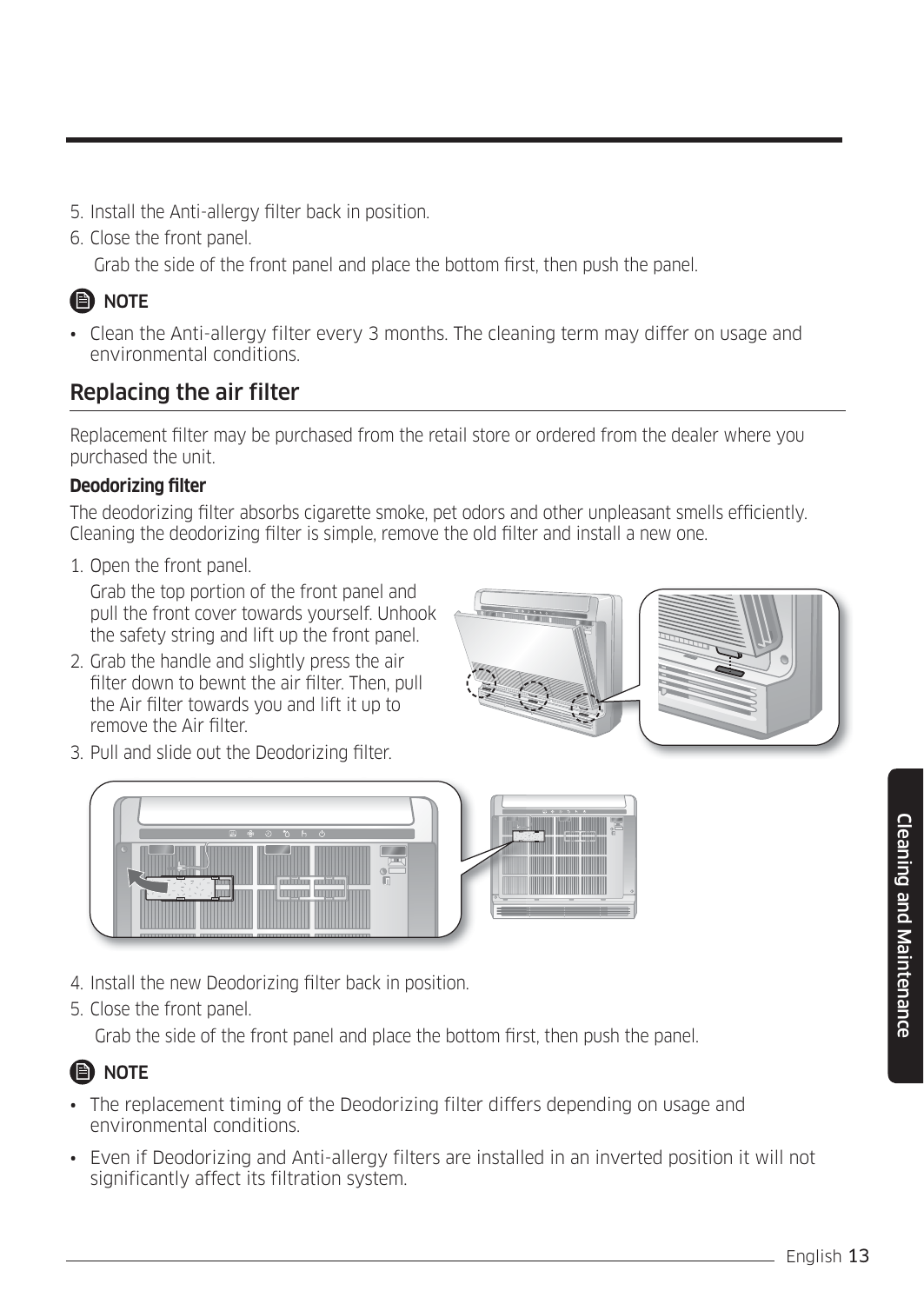# Maintaining the Air Conditioner

If the air conditioner will not be used for an extended period of time, dry the air conditioner to maintain in best conditions.

- 1. Dry the air conditioner thoroughly by operating in Fan mode for 3 to 4 hours and disconnect the power plug. There may be internal damage if moisture is left in components.
- 2. Before using the air conditioner again, dry the inner components of the air conditioner again by running in Fan mode for 3 to 4 hours. This helps remove odours that may have generated from dampness.

#### Periodical checks

Refer to the following chart to maintain the air conditioner properly.

| <b>Type</b>  | Description                                                          | Monthly | Every 4<br>months | Once a<br>year |
|--------------|----------------------------------------------------------------------|---------|-------------------|----------------|
|              | Clean the air filter (1).                                            |         |                   |                |
|              | Clean the condensate drain pan (2).                                  |         |                   |                |
| Indoor unit  | Thoroughly clean the heat exchanger (2).                             |         |                   |                |
|              | Clean the condensate drain pipe (2).                                 |         |                   |                |
|              | Replace the remote control batteries (1).                            |         |                   |                |
|              | Clean the heat exchanger on the outside<br>of the unit (2).          |         |                   |                |
|              | Clean the heat exchanger on the inside<br>of the unit (2).           |         |                   |                |
|              | Clean the electric components with jets<br>of air $(2)$ .            |         |                   |                |
| Outdoor unit | Verify that all the electric components<br>are firmly tightened (2). |         |                   |                |
|              | Clean the fan (2).                                                   |         |                   |                |
|              | Verify that all the fan assembly is firmly<br>tightened (2).         |         |                   |                |
|              | Clean the condensate drain pan (2).                                  |         |                   |                |

### **B** NOTE

- The checks and maintenance operations described above are essential to guarantee the efficiency of the air conditioner. The frequency of these operations may vary depending on the characteristics of the area, the amount of dust, etc.
	- 1. The above mentioned operations should be performed more frequently if the area of installation is very dusty.
	- 2. These operations must always be performed by qualified personnel. For more detailed information, refer to Installation Manual.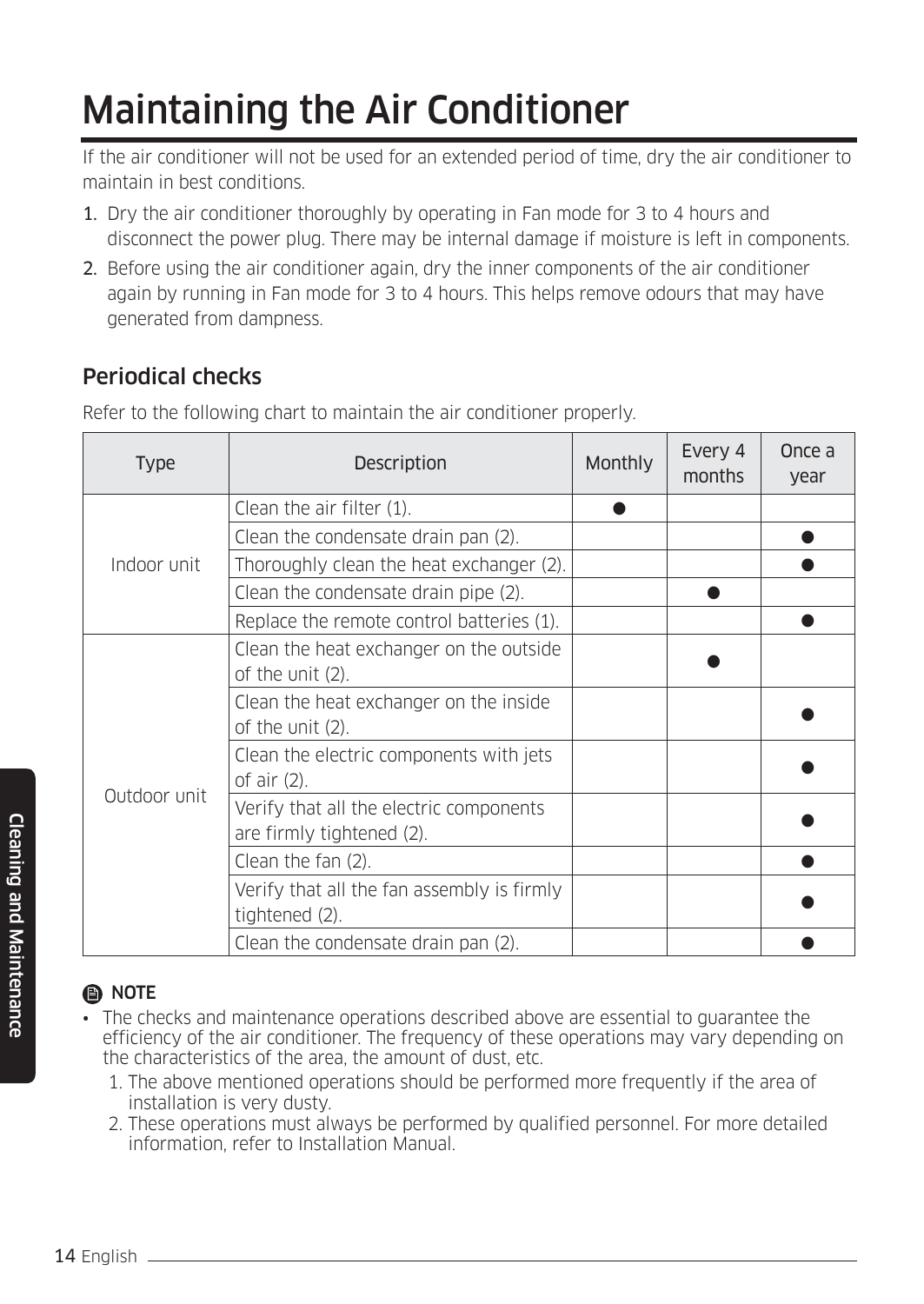#### Internal protections via the unit control system

The air conditioner control system has internal protections for user comfort and system faults.

| <b>Type</b>                            | Description                                                                                                                           |
|----------------------------------------|---------------------------------------------------------------------------------------------------------------------------------------|
| Cold air prevention                    | While in heat mode, the internal fan will not operate while the<br>indoor unit coil is warming up to prevent circulation of cold air. |
| De-ice cycle                           | While the heat pump defrosts, the internal fan will not operate to<br>prevent circulation of cold air.                                |
| Anti-protection of<br>internal battery | The compressor will be off to protect internal battery when the air<br>conditioner operates in Cool mode.                             |
| Protect compressor                     | The air conditioner does not start operating immediately to protect<br>the compressor of the outdoor unit after it has been started.  |

#### **O** NOTE

- If the heat pump is operating in Heat mode, the de-ice cycle is actuated to remove frost from an outdoor unit that may have deposited at low temperatures.
- The internal fan is switched off automatically and restarted only after the de-ice cycle is completed.
- When the de-ice cycle is operating,it may generate strange sound. It is normal operation for product safety.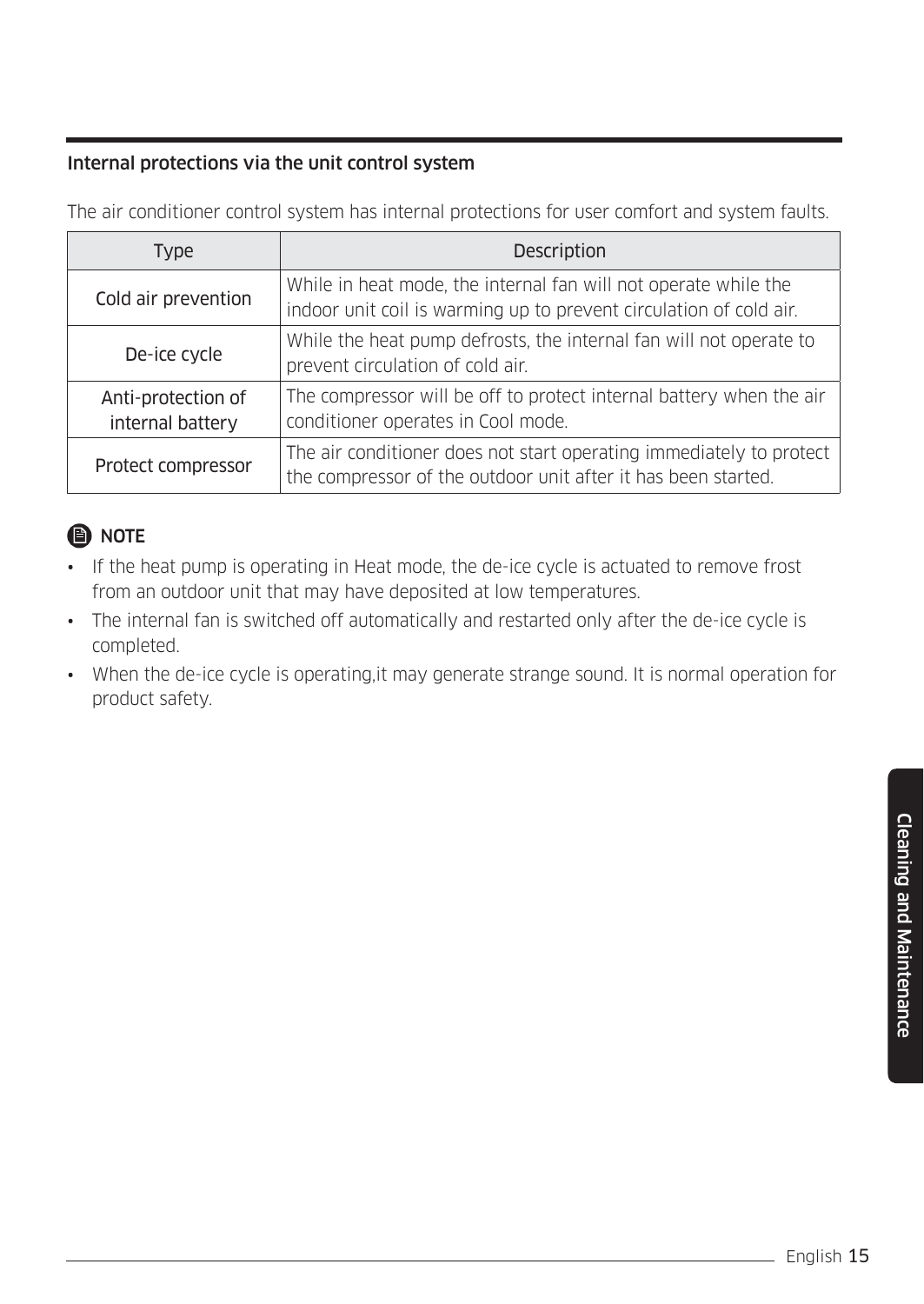Refer to the following chart if the air conditioner operates abnormally. This may save time and unnecessary expense.

| Problem                                                  | Solution                                                                                                                                                                                                                                                                                                                                                                                                                                                                                                            |
|----------------------------------------------------------|---------------------------------------------------------------------------------------------------------------------------------------------------------------------------------------------------------------------------------------------------------------------------------------------------------------------------------------------------------------------------------------------------------------------------------------------------------------------------------------------------------------------|
| The air conditioner<br>does not operate<br>at all.       | • Check if the power plug is properly connected.<br>Check whether the auxiliary power switch (MCCB, ELB) is turned on.<br>• If the auxiliary power switch (MCCB, ELB) is turned off, the air<br>conditioner does not work although you press the $(\bigcirc)$ (Power)<br>button.<br>When you clean the air conditioner or do not use it for an extended<br>$\bullet$<br>period of time, turn off the auxiliary power switch (MCCB, ELB).<br>• After the air conditioner is not used for an extended period of time, |
|                                                          | be sure to turn on the auxiliary power switch (MCCB, ELB) 6 hours<br>before starting operation.<br><b>B</b> NOTE<br>• The auxiliary power switch (MCCB, ELB) is sold separately.<br>Make sure that auxiliary power switch (MCCB, ELB) is installed<br>in the distribution box inside the building.<br>• If the air conditioner is turned off by the Timed off function, turn on<br>the air conditioner again by pressing the $\left(\bigcup\right)$ (Power) button.                                                 |
| The temperature<br>does not change.                      | Check whether the Fan mode is running. In the Fan mode, the air<br>$\bullet$<br>conditioner controls the set temperature automatically, and you<br>cannot change the set temperature.                                                                                                                                                                                                                                                                                                                               |
| Warm air does not<br>come out of the air<br>conditioner. | • Check whether the outdoor unit is designed for cooling only. In<br>this case, warm air does not come out although you select the Heat<br>mode.<br>Check whether the remote control is designed only for cooling only.<br>Use a remote control that supports both cooling and heating.                                                                                                                                                                                                                             |
| The fan speed does<br>not change.                        | Check whether the Auto or Dry mode is running. In these modes, the<br>$\bullet$<br>air conditioner controls the fan speed automatically, and you cannot<br>change the fan speed.                                                                                                                                                                                                                                                                                                                                    |
| The wireless<br>remote control<br>does not operate.      | • Check whether the batteries are discharged. Replace the batteries<br>with new ones.<br>Make sure that nothing is blocking the remote control sensor.<br>Check whether any strong lighting sources are near the air<br>$\bullet$<br>conditioner. Strong light which comes from fluorescent bulbs or<br>neon signs may interfere with the remote control.                                                                                                                                                           |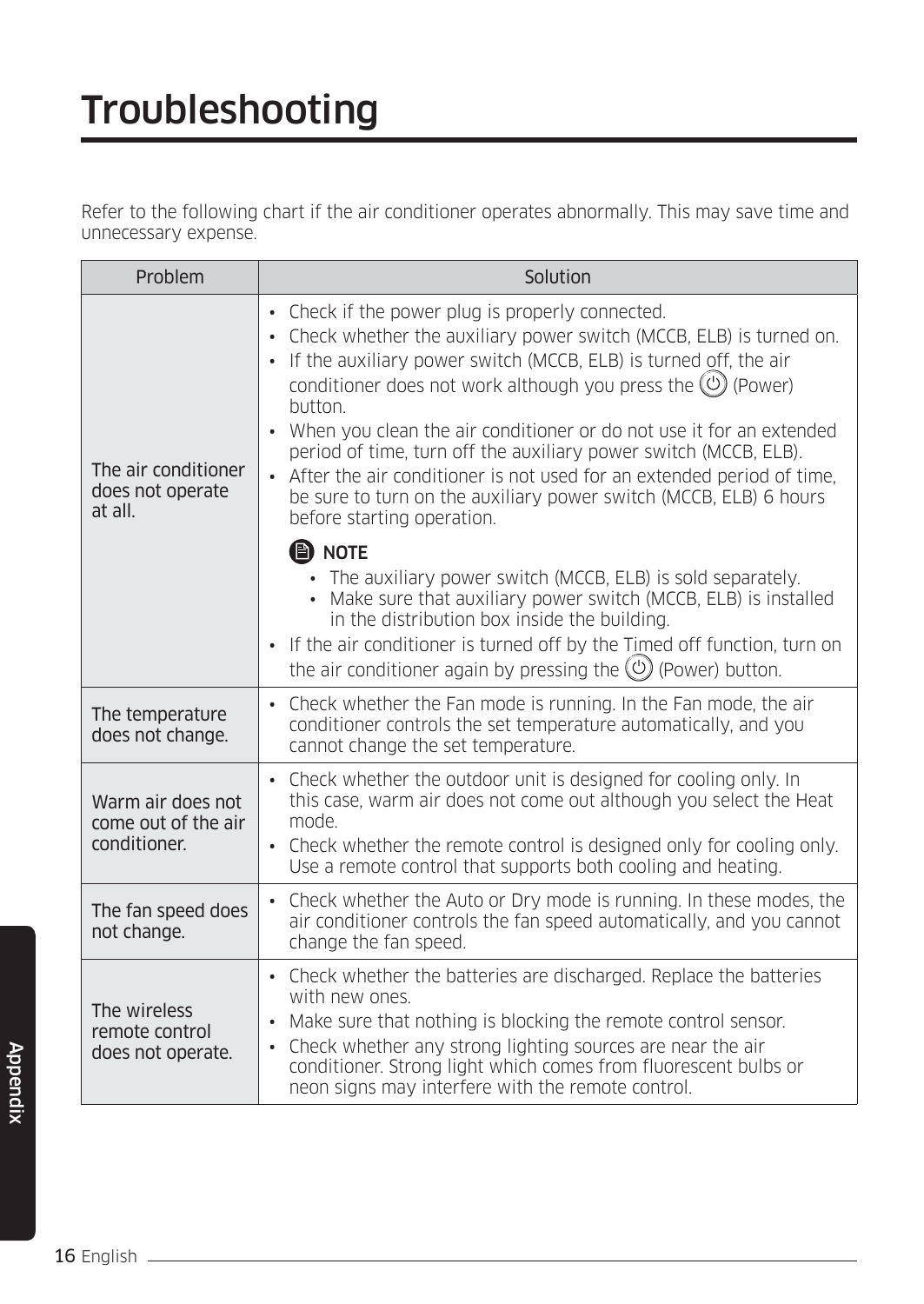| Problem                                                                                            | Solution                                                                                                                                                                                                                                                                                                                                                                                                                                                                                                                                                                                                                                                                                                                                                                                                                                                                                                                                                                        |
|----------------------------------------------------------------------------------------------------|---------------------------------------------------------------------------------------------------------------------------------------------------------------------------------------------------------------------------------------------------------------------------------------------------------------------------------------------------------------------------------------------------------------------------------------------------------------------------------------------------------------------------------------------------------------------------------------------------------------------------------------------------------------------------------------------------------------------------------------------------------------------------------------------------------------------------------------------------------------------------------------------------------------------------------------------------------------------------------|
| The wired remote<br>control does not<br>operate.                                                   | • Check whether the <i>S</i> indicator is displayed at the bottom right<br>of the remote control display. In this case, turn off both the air<br>conditioner and the auxiliary power switch, and then contact a<br>service centre.                                                                                                                                                                                                                                                                                                                                                                                                                                                                                                                                                                                                                                                                                                                                              |
| The air conditioner<br>is not turned on or<br>off immediately<br>with the wired<br>remote control. | Check whether the wired remote control is set for group control. In<br>$\bullet$<br>this case, the air conditioners connected to the wired remote control<br>are turned on or off sequentially. This operation takes up to 32<br>seconds.                                                                                                                                                                                                                                                                                                                                                                                                                                                                                                                                                                                                                                                                                                                                       |
| The Timed on/off<br>function does not<br>operate.                                                  | Check whether you pressed the (set) (SET) button on the remote<br>control after setting the on/off time. Set the on/off time.                                                                                                                                                                                                                                                                                                                                                                                                                                                                                                                                                                                                                                                                                                                                                                                                                                                   |
| The indoor unit<br>display blinks<br>continuously.                                                 | • Turn on the air conditioner again by pressing the $\circledcirc$ (Power)<br>button.<br>• Turn off and then turn on the auxiliary power switch, and then turn<br>on the conditioner.<br>If the indoor unit display is still blinking, contact a service centre.<br>$\bullet$                                                                                                                                                                                                                                                                                                                                                                                                                                                                                                                                                                                                                                                                                                   |
| I want to get<br>cooler air.                                                                       | Operate the air conditioner with a electric fan to save energy and<br>$\bullet$<br>enhance the cooling efficiency.                                                                                                                                                                                                                                                                                                                                                                                                                                                                                                                                                                                                                                                                                                                                                                                                                                                              |
| The air is not cool<br>or warm enough.                                                             | In the Cool mode, cool air does not come out if the set temperature<br>is higher than the current temperature.<br>MR-EH00 remote control: Press the Temperature button<br>repeatedly until the set temperature (minimum: 64.4°F) is set to<br>lower than the current temperature.<br>AR-KHOOE remote control: Press the Temperature button on the<br>remote control. Then rotate the Wheel until the set temperature<br>(minimum: 64.4°F) is set to lower than the current temperature.<br>In the Heat mode, warm air does not come out if the set temperature<br>is lower than the current temperature.<br>MR-EH00 remote control: Press the Temperature button<br>repeatedly until the set temperature (maximum: 86°F) is set to<br>higher than the current temperature.<br>AR-KHOOE remote control: Press the Temperature button on the<br>remote control. Then rotate the Wheel until the set temperature<br>(maximum: 86°F) is set to higher than the current temperature. |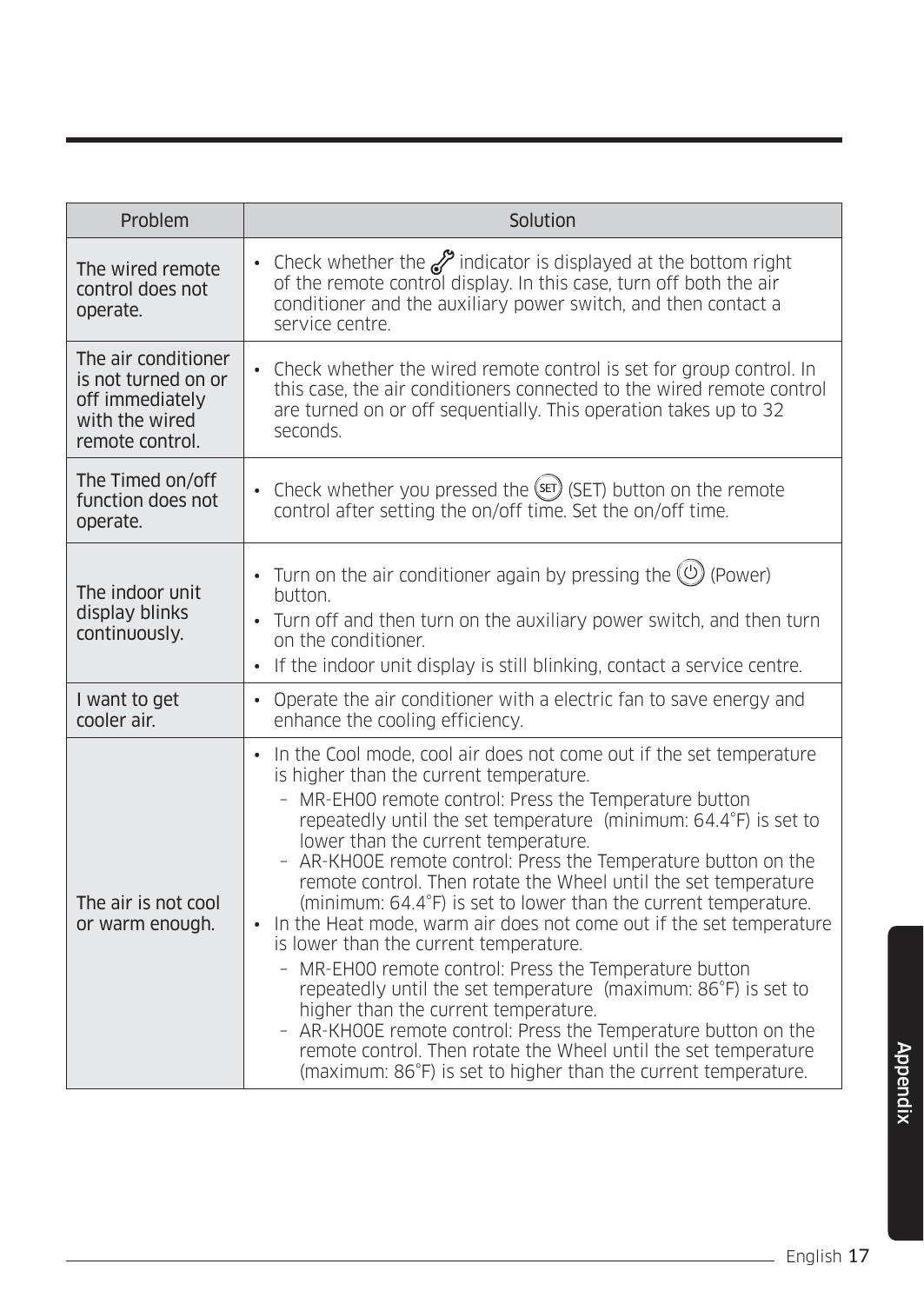# Troubleshooting

| Problem                                         | Solution                                                                                                                                                                                                                                                                                                                                                                                                                                                                                                                                                                                                                                                                                                                                                                                                                                                                                                                                                                                                                                                                                                                                                                                                                                                                                                                                 |  |  |  |  |
|-------------------------------------------------|------------------------------------------------------------------------------------------------------------------------------------------------------------------------------------------------------------------------------------------------------------------------------------------------------------------------------------------------------------------------------------------------------------------------------------------------------------------------------------------------------------------------------------------------------------------------------------------------------------------------------------------------------------------------------------------------------------------------------------------------------------------------------------------------------------------------------------------------------------------------------------------------------------------------------------------------------------------------------------------------------------------------------------------------------------------------------------------------------------------------------------------------------------------------------------------------------------------------------------------------------------------------------------------------------------------------------------------|--|--|--|--|
| The air is not cool<br>or warm enough.          | • Both cooling and heating do not operate in the Fan mode. Select the<br>Cool, Heat, Auto, or Dry mode.<br>Check whether the air filter is blocked with dirt. A dusty filter may<br>$\bullet$<br>decrease the cooling and heating efficiencies. Clean the air filter<br>frequently.<br>• If a cover is on the outdoor unit or any obstacle is present near the<br>outdoor unit, remove them.<br>Install the outdoor unit in a well-ventilated place. Avoiding places<br>$\bullet$<br>exposed to direct sunlight or close to a heating appliance.<br>Place a sunscreen over the outdoor unit to protect it from direct<br>$\bullet$<br>sunlight.<br>If the indoor unit is installed in a place exposed to direct sunlight,<br>$\bullet$<br>pull the curtains on the windows.<br>Close the windows and doors to maximize the cooling and heating<br>$\bullet$<br>efficiencies.<br>• If the Cool mode is stopped and then started immediately, cool air<br>comes out after about 3 minutes to protect the compressor of the<br>outdoor unit.<br>• When the Heat mode is started, warm air does not come out<br>immediately to prevent cool air from coming out at the beginning.<br>If the refrigerant pipe is too long, the cooling and heating<br>$\bullet$<br>efficiencies may be decreased. Avoid exceeding the maximum pipe<br>length. |  |  |  |  |
| The air conditioner<br>makes strange<br>noises. | In certain conditions (especially, when the outdoor temperature is<br>lower than 68°F), a hissing, rumbling, or splashing sound may be<br>heard while the refrigerant is circulating through the air conditioner.<br>This is a normal operation.<br>• When you press the $\circledcirc$ (Power) button on the remote control, noise<br>may be heard from the drain pump inside the air conditioner. This<br>noise is a normal sound.                                                                                                                                                                                                                                                                                                                                                                                                                                                                                                                                                                                                                                                                                                                                                                                                                                                                                                     |  |  |  |  |
| Unpleasant odours<br>permeate the<br>room.      | • If the air conditioner is running in a smoky area or if there is a smell<br>entering from outside, ventilate the room properly.<br>• If both indoor temperature and indoor humidity are high, operate<br>the air conditioner in the Clean or Fan mode for 1 to 2 hours.<br>If the air conditioner has not been operated for an extended period<br>$\bullet$<br>of time, clean the indoor unit and then operate the air conditioner<br>in the Fan mode for 3 to 4 hours to dry the inside of the indoor unit<br>for removal of unpleasant odours.<br>• If the air filter blocked with dirt, clean the air filter.                                                                                                                                                                                                                                                                                                                                                                                                                                                                                                                                                                                                                                                                                                                       |  |  |  |  |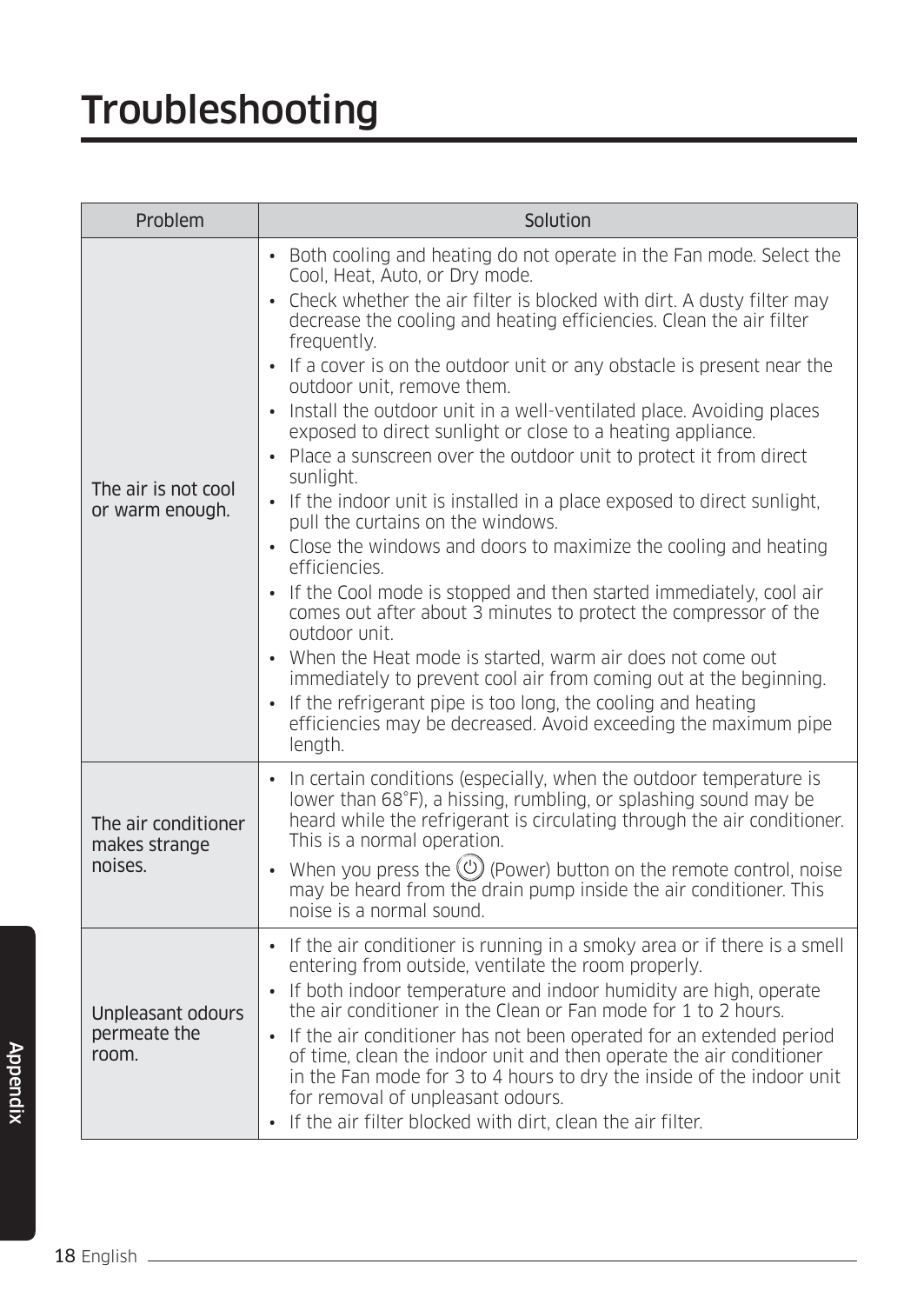| Problem                                                                                       | Solution                                                                                                                                                                                                |
|-----------------------------------------------------------------------------------------------|---------------------------------------------------------------------------------------------------------------------------------------------------------------------------------------------------------|
| Steam is produced<br>on the indoor unit.                                                      | • In winter, if the indoor humidity is high, steam may be produced<br>around the air outlet while the defrost function is running. This is a<br>normal operation.                                       |
| The outdoor unit<br>fan continues to<br>operate when the<br>air conditioner is<br>turned off. | • W hen the air conditioner is turned off, the outdoor unit fan may<br>continue to operate to reduce noise of the refrigerant gas. This is a<br>normal operation.                                       |
| Water drops<br>from the piping<br>connections of the<br>outdoor unit.                         | • Condensation may develop due to the difference in temperature.<br>This is a normal condition.                                                                                                         |
| Steam is produced<br>on the outdoor<br>unit.                                                  | • In winter, when the air conditioner runs in the Heat mode, the frost<br>on the heat exchanger melts and steam may be produced. This is a<br>normal operation, neither product malfunction nor a fire. |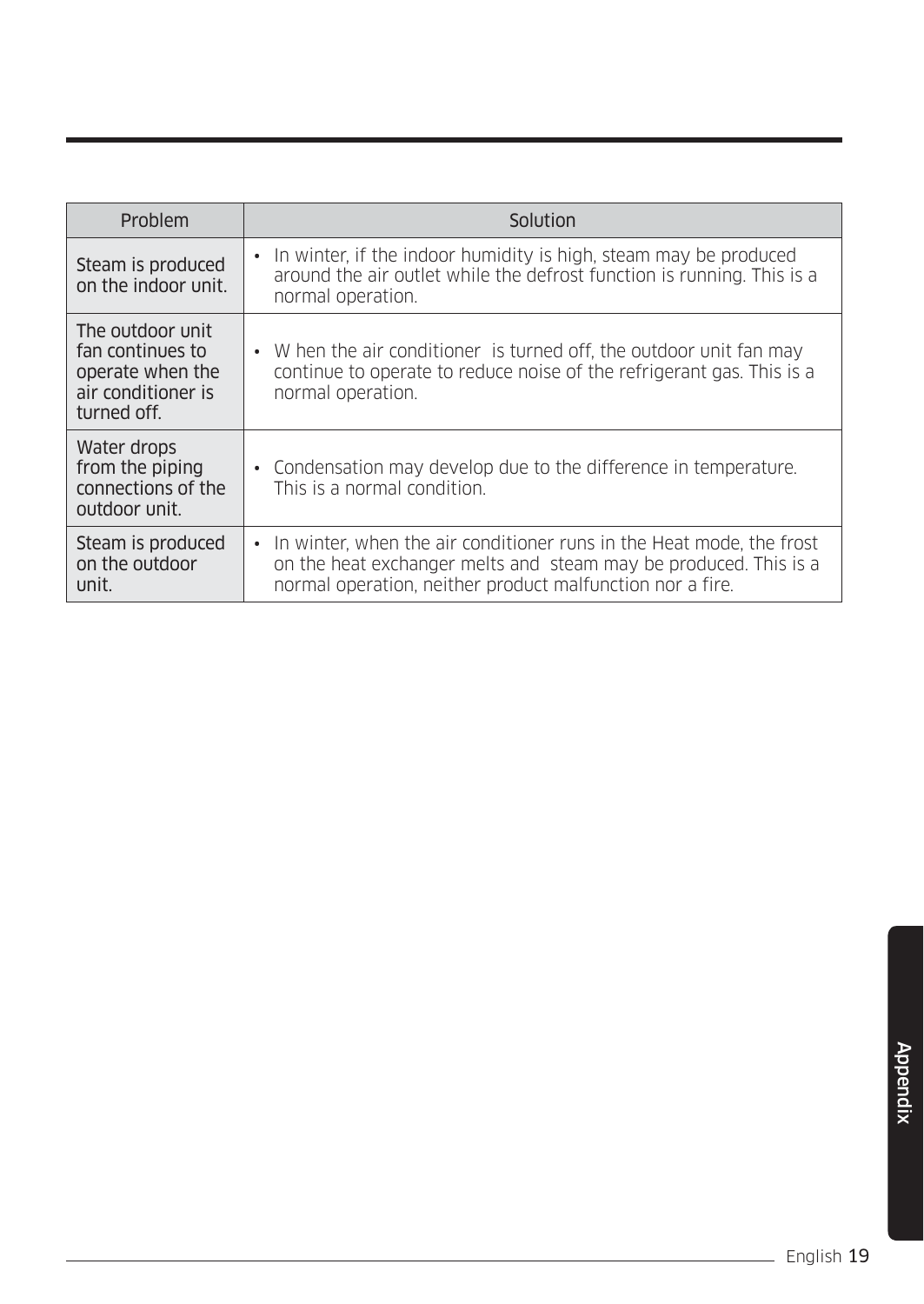# Operation Features

#### Operating temperature and humidity

When using the air conditioner follow the operating temperature and humidity ranges.

| Mode         | Outdoor<br>temperature                             | Indoor<br>temperature | <b>Indoor</b><br>humidity         | If out of conditions                                                                                         |
|--------------|----------------------------------------------------|-----------------------|-----------------------------------|--------------------------------------------------------------------------------------------------------------|
| Cool mode    |                                                    | 61 °F to 90 °F        | 80 % or less<br>relative humidity | Condensation may occur on the<br>indoor unit with risk to have either<br>water blow off or drop on the floor |
| Heat<br>mode | Depending on<br>the outdoor unit<br>specifications | 81 °F or less         |                                   | Internal protection triggers and the<br>air conditioner will stop.                                           |
| Dry mode     |                                                    | 65 °F to 90 °F        |                                   | Condensation may occur on the<br>indoor unit with risk to have either<br>water blow off or drop on the floor |

### $A$  CAUTION

- If you use the air conditioner at a relative humidity above 80%, it may cause a formation of condensation and a leakage of water on the floor.
- The standardized temperature for heating is 45°F. If the outdoor temperature drops to 32 °F or below, the heating capacity can be reduced depending on the temperature condition. If the cooling operation is used at over 90 °F (indoor temperature), it does not cool at its full capacity.
- If the indoor unit is out of the operating temperature and humidity range, the safery device may operate and the air conditioner may stops.